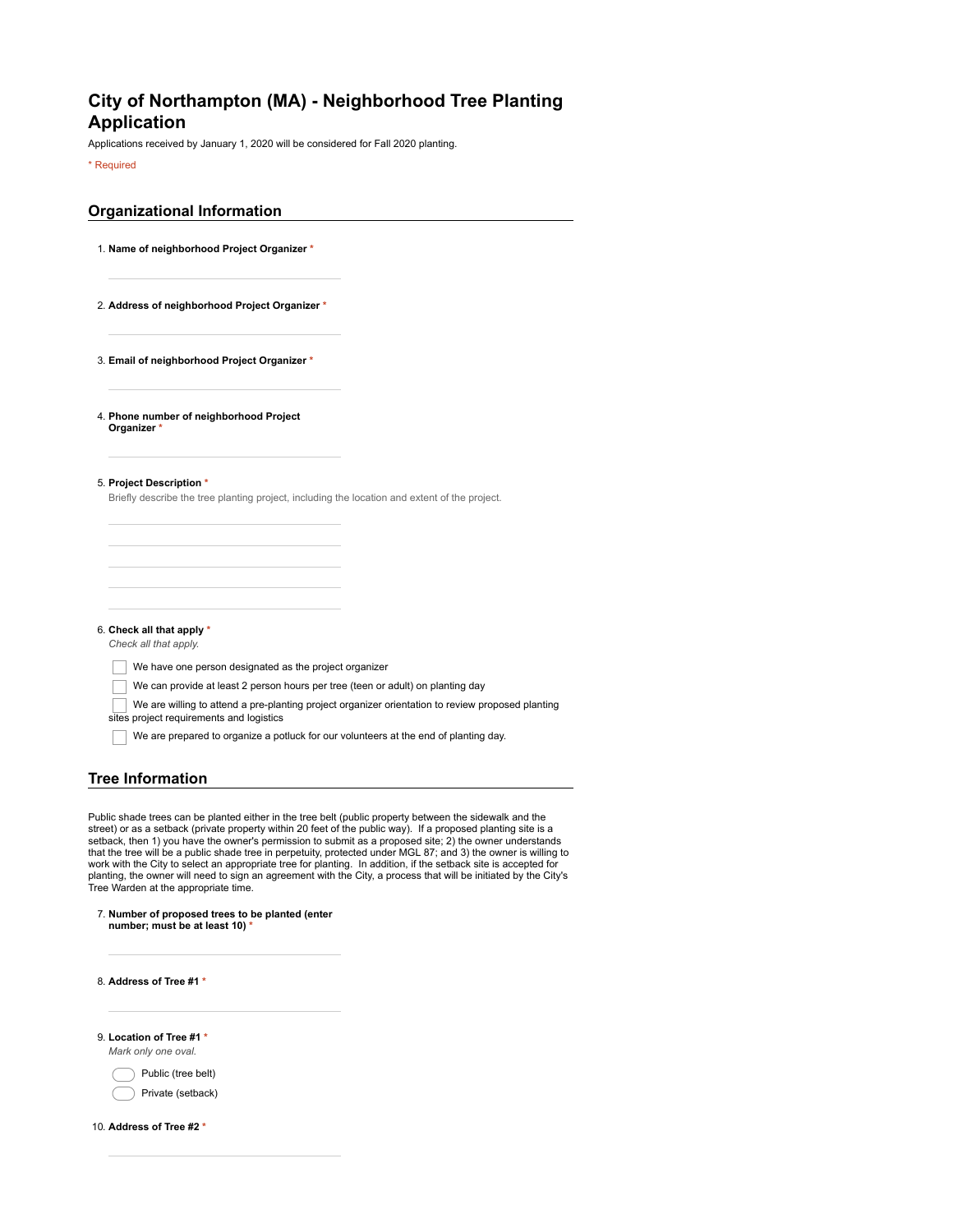| 11. Location of Tree #2*                         |  |
|--------------------------------------------------|--|
| Mark only one oval.<br>Public (tree belt)        |  |
| Private (setback)                                |  |
|                                                  |  |
| 12. Address of Tree #3 *                         |  |
|                                                  |  |
| 13. Location of Tree #3 *<br>Mark only one oval. |  |
| Public (tree belt)                               |  |
| Private (setback)                                |  |
|                                                  |  |
| 14. Address of Tree #4*                          |  |
|                                                  |  |
| 15. Location of Tree #4*                         |  |
| Mark only one oval.                              |  |
| Public (tree belt)<br>Private (setback)          |  |
|                                                  |  |
| 16. Address of Tree #5 *                         |  |
|                                                  |  |
| 17. Location of Tree #5*                         |  |
| Mark only one oval.                              |  |
| Public (tree belt)                               |  |
| Private (setback)                                |  |
| 18. Address of Tree #6 *                         |  |
|                                                  |  |
| 19. Location of Tree #6 *                        |  |
| Mark only one oval.                              |  |
| Public (tree belt)                               |  |
| Private (setback)                                |  |
| 20. Address of Tree #7 *                         |  |
|                                                  |  |
| 21. Location of Tree #7*                         |  |
| Mark only one oval.                              |  |
| Public (tree belt)                               |  |
| Private (setback)                                |  |
| 22. Address of Tree #8 *                         |  |
|                                                  |  |
|                                                  |  |
| 23. Location of Tree #8 *<br>Mark only one oval. |  |
| Public (tree belt)                               |  |
| Private (setback)                                |  |
|                                                  |  |
| 24. Address of Tree #9 *                         |  |
|                                                  |  |
| 25. Location of Tree #9 *                        |  |
| Mark only one oval.                              |  |
| Public (tree belt)<br>Private (setback)          |  |
|                                                  |  |
| 26. Address of Tree #10 *                        |  |
|                                                  |  |